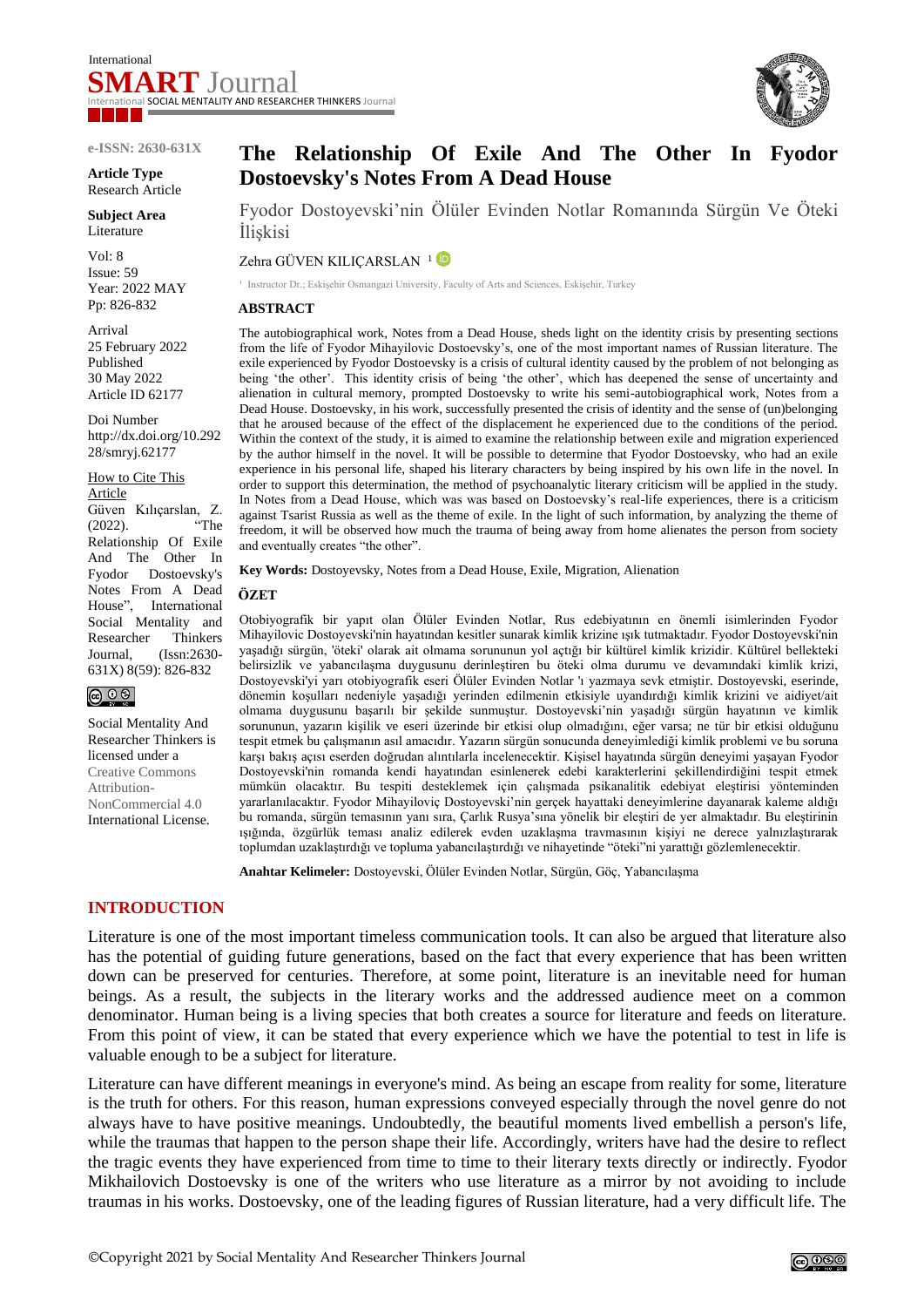author has tried to reflect the chaos in the inner world of human beings in his works. When examined from this point of view, it will be possible to encounter semi-autobiographical features in his literary works bearing the signature of Dostoevsky. Moreover, it can be argued that the author, who was transparent about this issue, set an example for his contemporaries. As a result, it is possible to come across sections from the real life of the author in Dostoevsky's works. In his novel, *Notes from a Dead House*, which is the subject of this study, the author conveyed his own exile experiences to his readers with a tragic narrative.As a result of this study, it is aimed to analyze the psychology created by staying away from home by examining the theme of exile in Dostoevsky's *Notes from a Dead House*. While migration is sometimes caused by positive changes, sometimes it emerges as a result of an action taken by a power. In the light of this information, the theme of migration in the work will be evaluated through the punishment of exile, and the pessimistic mood of the person convicted by moving due to compulsory reasons will be analyzed. The work in question is based on real experiences by the author himself, and it allows the research to be shaped on a more concrete basis.

# **AN EXILE EXPERIENCE THROUGH A LITERARY CHARACTER**

Human being has a feeling of calmness amid the ups and downs that life presents to him. Most of the time, this feeling results in emigrating to another place where he thinks the living conditions will be better for him. These types of migrations are based on free will and mostly have positive effects on human psychology. For example, an individual who changes his position in order to have better education or job conditions takes this radical change in his life of his own free will. However, it will not be possible to say that each type of migration is based on free will and always creates positive effects on people.

The act of criticizing human beings using the power of thought is one of the most striking features that distinguish them from other living species. Having a curious and observant nature, a person rejects every phenomenon that contradicts his interests as a result of his observations and resorts to the method of criticism. On the other hand, as a result of the critical nature of human beings, criticisms against the state structure arise from time to time. When such a situation occurs, interventions are usually applied by the administrators and the structure that is the target of criticism is expected to be obeyed. Literary writers are at the forefront of those who are exposed to the aforementioned attitude. For centuries, writers and poets present their criticisms to their readers in a direct or indirect way in their literary products. The severity of criticism or the limited tolerance of the structure, which is the target of criticism, may cause the works of artists to be censored. In addition, according to the understanding of the period, it is possible to see that artists were exiled from their homeland due to criticism in the history of literature. Although not alive today, many of the writers known by the society are those who have experienced exile in their lives. One of these names is Fyodor Mikhailovich Dostoevsky, one of the leading figures of Russian literature.

Dostoevsky, who lived in the 19th century, is still one of the most read and studied Russian literary figures today. The fact that the author and his works continue to be known even though he is not alive can be examined with the work of Roland Barthes's *Death of the Author*. As Barthes argues, the author has announced his own death on the literary text from the moment he completed his work and presented it to the reader (Barthes, 1977). The literary product he wrote now belongs to the reader, who is his target audience (Barthes, 1977). From this point of view, the fact that the work titled *Notes from a Dead House*, which was first published in 1861, is still preferred despite the real death of the author, can be interpreted through the interest of the reader. It is the interest of the target audience that keeps the work vigorous, and this interest indirectly causes the writer's name to be conveyed to future generations, and the readability of his works increases with each passing year.

Although Dostoevsky is a well-known name today, he could not live a comfortable life during his lifetime. For this reason, it is possible to encounter intense criticism and descriptions of pessimistic mood in his works. By reflecting his experiences on his works, he presented very successful products in terms of author-work relationship. In the novel of *Notes from a Dead House*, he conveyed his own exile experience to the reader through the main character in the work. Some of the known facts about Dostoevsky's exile experience are as follows: After being sentenced to hard labor, Dostoevsky spent two weeks on a journey where he struggled with hunger and misery in order to reach Tobolsk, where the sentence would be rendered (Purevdori, 2017: 30). As a result of this journey, he was found in Tobolsk for four years, where he was exiled (Purevdori, 2017: 30). Dostoevsky, who met people who were exiled from the place where he lived by observing his surroundings during his exile years, tried to present a new perspective to the reader by transferring his observations to his works. It would not be wrong to interpret this move of the author with the sentences of Oruç Aruoba in the excerpt: "Each departure brings responsibility for new paths to be embarked on" (Aruoba, 2020: 84). In the light of this statement, it is possible to interpret Dostoevsky's exile experience as a kind of "departure". Also, based on the same saying, it can be argued that the author may have felt responsible for

smartofjournal.com / editorsmartjournal@gmail.com / Open Access Refereed / E-Journal / Refereed / Indexed

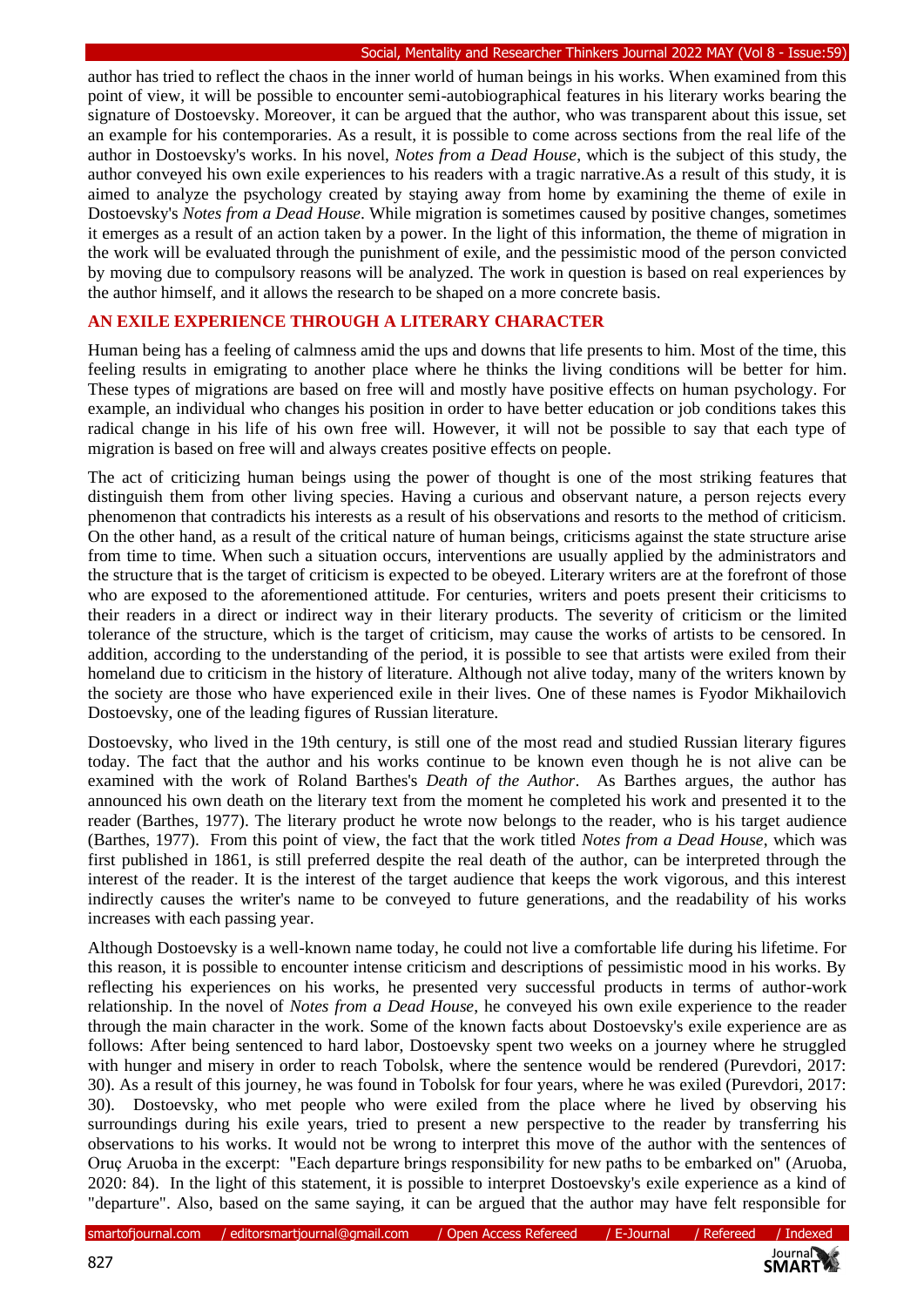#### Social, Mentality and Researcher Thinkers Journal 2022 MAY (Vol 8 - Issue:59)

conveying the experience and new information he gained to the reader, and for this reason, he wanted to convey his own experiences and the negative effects of the act of exile on people through literature.

According to the quotation in Berna Moran's work titled *Literary Theories and Criticism*, American literary critic Meyer Howard Abrams states that every writer has a unique style in his work, *Mirror and Lamp*, and this style appears before the reader as the key to the character, and that every detail chosen by the author in her work expressed that it can be put forward as a reflection of her personality (Moran, 2002: 133). From this point of view, it can be said that in order to analyze any character, the author must first be understood by the reader. At the same time, it would not be wrong to read *Notes from a Dead House* through Dostoevsky's personal life, especially in terms of criticism towards the writer. At this point, it will be possible to say that the determination of the author through the work has a very important role in examining the themes in the aforementioned novel. It should not be forgotten that the work also has a semi-autobiographical character. In order to assimilate the message conveyed to the reader in the literary text in question, this quality must be taken into account.

In his novel *Notes from a Dead House*, which is the basis of the study, Dostoevsky presented his criticism on prisoner psychology. Since the narrator is an individual convicted of hard labor, all of the events take place in the region of exile. The fact that the story was shaped through a single location gave the reader the opportunity to reflect in detail both the relations of the detainees with each other and the process in which they were tried. Thus, while reading from the beginning to the end of the work, it will be possible to have a partial idea about the development of the main character. In addition, the work often refers to the feeling of worthlessness through character development. The sentence in the excerpt can be exemplified to support the thesis presented:

"It occurred to me once that if you want to crush a person completely, if you want to crush him completely, if you are going to give him such a terrible punishment that will make even the most horrific murderer tremble, then it is absolutely useless and meaningless in every respect. It's enough to give a job" (Dostoevski, 2021: 82).

At this point, the author argued that making a person feel worthless and useless is the greatest punishment to be given. Engin Geçtan interprets the feeling of worthlessness as follows:

"This kind of pride alienates a person from himself and causes the deterioration of personality integrity. A person who tries to adopt a magnificent personality as a result of the hatred he develops against his real self constantly compromises for this cause" (Genctan, 2021: 82).

In the light of the information given, it can be said that anyone who has a feeling of worthlessness will have problems loving himself and accepting himself as he is. Thus, the process of self-alienation results in one's detachment from society.

Undoubtedly, those who cannot love themselves will be insufficient to love those around them or to show their love to them. When such an inadequacy is in question, cracks begin to appear first in the person's own morality and then in his attitudes towards society. Starting to love oneself, just like the process of getting to know oneself, needs a certain period of time. In the work, the same subject is handled in a different way as a result of the development of the character:

"I enjoyed getting stronger and stronger thanks to this work. Previously, I could only carry eight adobe bricks, each adobe weighing six kilos. But then I was able to carry twelve to fifteen adobe bricks, and that made me very happy. In rowing punishment, physical strength was just as necessary as moral strength to endure all the material hardships of this damned life. I also wanted to live after the camp…"(Dostoevski, 2021: 292).

As seen in the excerpt, the main character is very happy with the task of carrying mud bricks. The basis of the feeling of happiness he feels is the fact that he physically observes that it works. He associated the fact that he was carrying more and more mud bricks with his developing physical strength. Observing that his body is developing in the face of this force, despite all the conditions he is in, also caused the main character to get rid of pessimism and look to the future with hope. The character embodied this feeling of hope by expressing that he wanted to "live" after the camp. At this point, the message he wants to give is that he wants to continue his life like a normal person. The development that he can observe physically brings him closer to this desire.

One of the most valuable features that makes a human human is the need for hope. A person fights for survival with hopeful anticipation for the future against every difficult struggle he experiences. Man exists as much as he imagines, and the hope he harbors leads him to dream. Motivating oneself by contemplating thoughts about the future is an example of resistance. It is possible to come across this example frequently in the work. In this

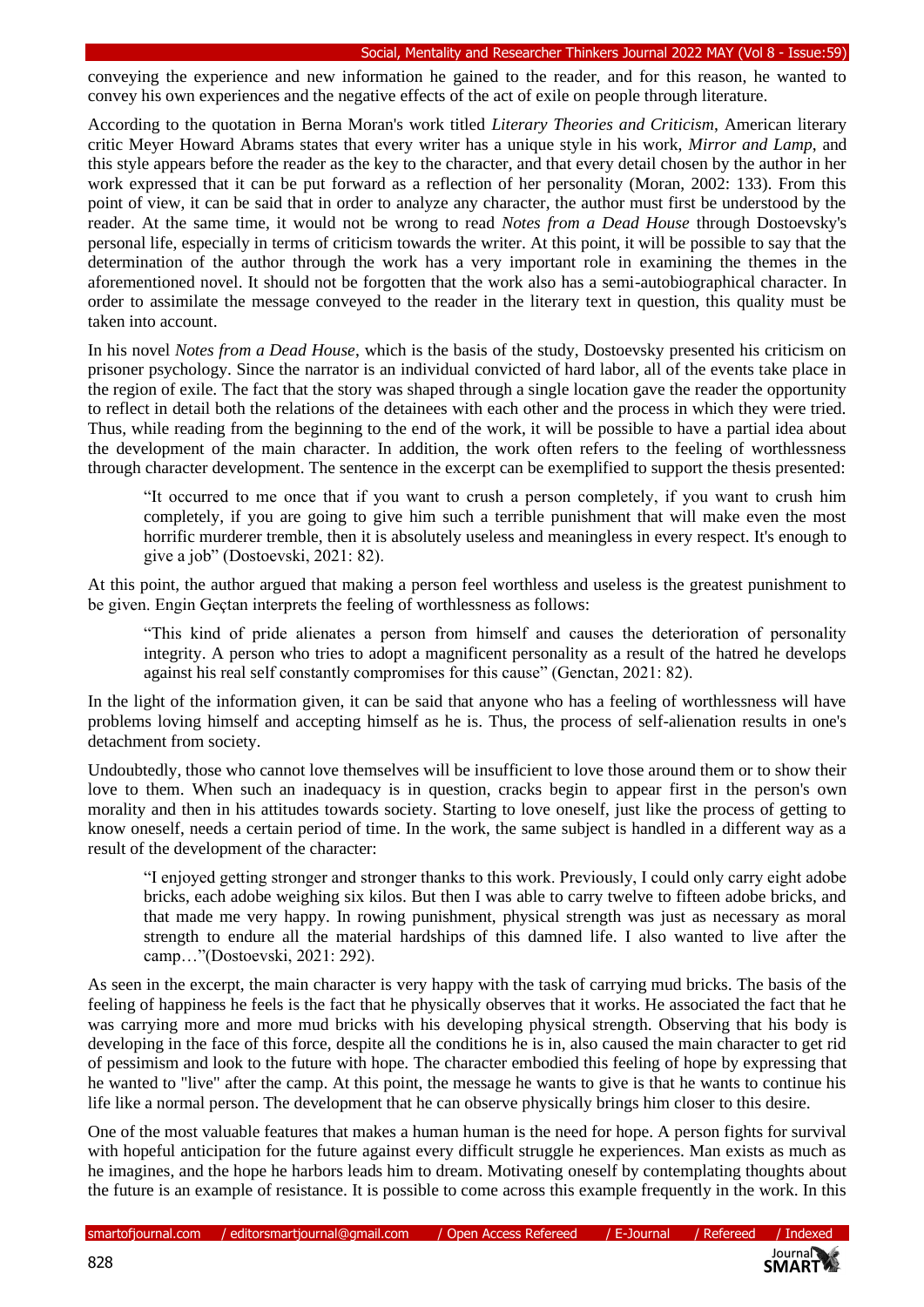novel, which is written on very pessimistic subjects in terms of theme, the main character's inexhaustible belief of hope is the key to the author's analysis. The sentences in the excerpt can be used to show the hold on the hope in the work:

"From the first day of my life in the camp, I started to dream of freedom. It was my favorite occupation to calculate the day when my years in the camp would come to an end, with all kinds of dreams and intentions" (Dostoevski, 2021: 137).

The value of the quotation presented in the example is indisputable at the stage of examining the prisoner's psychology. The character confesses that he has given his own resistance by imagining the day when he will be freed since the first day he started his exile. Moreover, this is not the only memory of the character describing his wish to see the future:

"How are you going to get out of camp? Where will you go? When will this happen? Will you be able to return to your homeland one day? You think, you think, and hope arouses in your soul… Another time you simply start counting: one, two, three… In the hope of falling asleep while counting" (Dostoevski, 2021: 272).

A person can lose hope for the future when faced with a traumatic event. Therefore, it would not be surprising if any prisoner loses the ability to imagine compared to an individual enjoying his freedom. Dostoyevsky also touched upon this issue in his novel, and argued that the hopes of two different people belonging to two different worlds cannot have the same qualities:

"The hope of a person who is confined, who has lost his freedom, is of a decidedly different kind from that of a person who is truly alive. The free man, of course, hopes (for example, he hopes to change his destiny, to overcome any obstacle), but he lives, he acts; real life has taken it in its constant flow. This is not the case for a closed person" (Dostoevski, 2021: 137).

The quote presented in the example can be used to describe prisoner psychology. At this point, people are divided into two different groups as "closed" and "free". Based on the expression in the view towards the free person, it is stated that the prisoner, that is, the one who is closed, is alienated from the society. The reason for this alienation is that he has been away from the flow of life because he has been cut off from social life. Dostoyevsky, who presented his criticism through two different individuals who exist in life and who are alienated from life, stated that the person who was imprisoned thus lost his human qualities at some point, alienated from his humanity and isolated himself from others.

There is no doubt that the majority will agree on how dangerous someone can be if they cannot see their own future. Being in suspense pushes him to aggression. For this reason, it has occasionally led to debates how much the punishments given to a person who committed a crime alienate him from society or how educational it is to not repeat the same mistake again. It is remarkable how Dostoevsky handled this issue in his novel. Dostoyevsky expresses his thoughts on the main character he voiced as follows:

"Of course, the camps and the forced labor system do not fix the criminal; This system only punishes him and protects society from further attacks by the murderer in his presence" (Dostoevski, 2021: 39).

According to Dostoevsky's definition, the application of forced labor to detainees in exile camps is insufficient to solve an existing problem. Forcibly removing the convicted person from the society will only serve to protect the society. However, there is no guarantee that the detainee will not commit the same act again when he is released. It should not be forgotten that any punishment that does not direct the prisoner to the right can anger him and turn him into a more aggressive person. Dostoevsky supports this idea with the following sentences in his work: "Camping and forced rowing create only hatred, hunger for forbidden pleasures and terrible thoughtlessness in the criminal" (Dostoevski, 2021: 39). The criticism presented by the author at this point is that any type of punishment that does not support the moral development of the convicted prisoner will only make the prisoner want to rebel against the forbidden pleasures. Engin Geçtan stated that a person who is full of anger towards the world and people will find himself justified against those around him as a result of his hostile tendencies, and will avoid facing the feeling of guilt (Dostoevski, 2021: 66). An example that fully fits this psychological state expressed by Geçtan is used by Dostoyevsky in his novel Notes from the House of the Dead. In the work in question, it has been argued that it is possible to observe differences in conscience among detainees:

"Here, for example, is an educated person with a developed conscience, consciousness and heart. The pain of his own heart condemns him to more severe tortures than any punishment. Because of his crime, he ruthlessly, without hesitation, imposes the most severe law on himself. But there is another

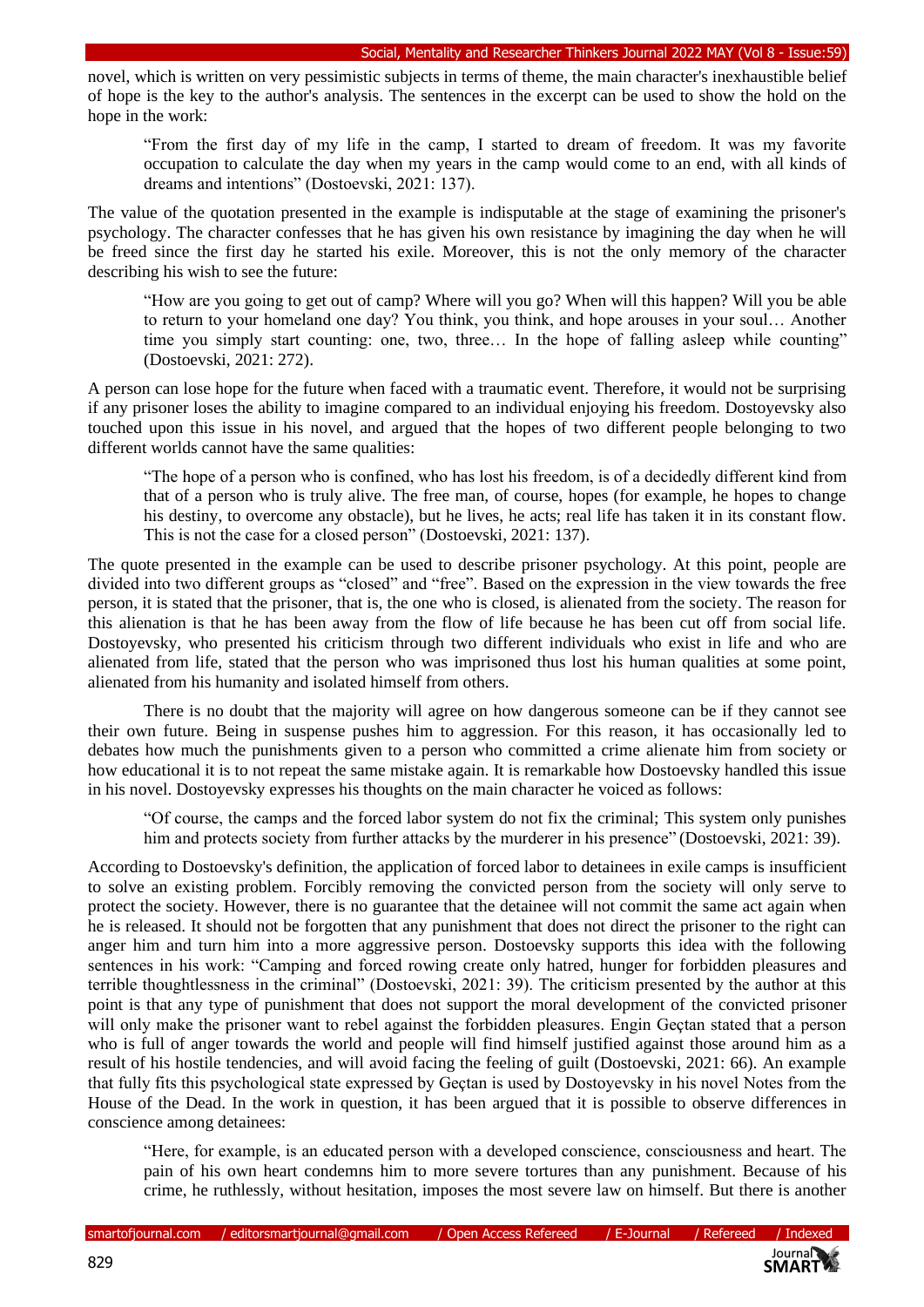one standing next to him, someone who, during his entire sentence of hard labor, did not even think about the murder he committed. He even finds himself justified" (Dostoevski, 2021: 83).

It would not be wrong to refer to Freud's theory in order to examine the expression in the example. According to Freud, there are three different structures that make up the human personality: Id, Ego, Superego (Berg, 2003). The superego begins to develop in childhood and collects value judgments. At this point, guilt emerges when an action is taken that goes against accepted value judgments. Thus, Freud's superego structure is likened to the concept of conscience.<sup>1</sup> In the light of this information, the superego of the person who finds himself justified even in the face of the crime he has committed, according to the expression in the quote, is either incomplete or does not function as it should. In the presence of the main character, and therefore Dostoevsky, no type of punishment is superior to the punishment that one's own conscience imposes on him.

One of the emphases in the work is alienation from one's own humanity. When this issue is considered in terms of the relationship between exile and migration, it sheds light on a very important issue. The fact that Dostoevsky repeatedly criticizes the issue of how the detainees are alienated from the society lies in the fact that the prisoner mentioned will one day return to the public. The concept of exile is a kind of forced migration, at this point the real danger comes to light when the migration process is completed. Let alone the fact that the punishment process is insufficient on the development of the person at the present time, causing the person's humanity to atrophy during exile poses a new danger for the society. This situation is described in the work as follows: "It dries up the vital essence in man, blunts his soul, weakens him, frightens him, and then he shows this morally dried-up mummy, the half-mad, as an example of healing and regret" (Dostoevski, 2021: 39). As can be seen in the excerpt, Dostoevsky stated that the prisoner whose superego was damaged did not serve his sentence properly during the exile process, that the act of exile further injured the prisoner's psychology and dulled his soul, and that this situation could not go beyond bringing a new mummy to the society by raising doubts about the person's mental health. With this move, the author has criticized the understanding of justice and the systematization of this understanding that existed in his time.

The deepest damage caused by the act of exile is the forced change of position. Migration itself is a movement of change. For this reason, the only way to have a positive result is based on the free will of the person. However, as noted earlier, most types of migration originate from or can have negative consequences. The most crucial examples of the aforementioned situation are encountered in the exile experiences. "Exile" is defined by the TDK as follows: "A person who is settled outside a certain place or in a certain place as a punishment."<sup>2</sup> As can be seen, the aforementioned word has a negative effect even when considered with its definition in the dictionary. As a result of moving away from the place where he belongs, the person may begin to feel unfamiliar with his own home. In the work, this situation is evaluated as follows:

"Solid doors were opened in one part of the wall, which were always closed and protected by guards day and night; when necessary, they were opened to send to work. Behind these doors, there was a bright, free world, people lived like everywhere else. But on this side of the wall, we were imagining that world as a fairy tale that would never happen" (Dostoevski, 2021: 29).

If the expression in the quote is to be examined, being forced away from the place where the person lives alienates him from his own home. Moreover, the person who is alienated from his own home begins to reject the community of people living in his own home. That is, two different types of alienation can be observed simultaneously at this point. Free people are now imaginary characters living in fairy tales for the prisoners who see their own house behind the walls as a fairy tale land in their exile location. As a result, it is inevitable that different problems will emerge.

"Dehumanization is simultaneously a sociopolitical and psychological process. In this process, the basic human characteristics of other people are ignored; thus, these people are perceived as less human or as non-human" (Varvin, 2018: 70-71).

When supported by this information, it can be said that Dostoevsky defends the fact that the prisoner, who is alienated from society, continues to lose his human values. For this reason, it has been stated that it is inevitable that bigger problems will arise as a result of the uncertainty that the person displaced by using force will experience between places.



<sup>1</sup> Prof. Dr. Selahiddin Öğülmüş, "Freud ve Psikanaliz (2)", Ankara Üniversitesi Açık Ders Malzemeleri, Erişim Tarihi: 12 Haziran 2021. https://acikders.ankara.edu.tr/course/view.php?id=2550 <sup>2</sup> Türk Dil Kurumu, "Güncel Türkçe Sözlük" Erişim Tarihi: 12 Haziran 2021. https://sozluk.gov.tr/

smartofjournal.com / editorsmartjournal@gmail.com / Open Access Refereed / E-Journal / Refereed / Indexed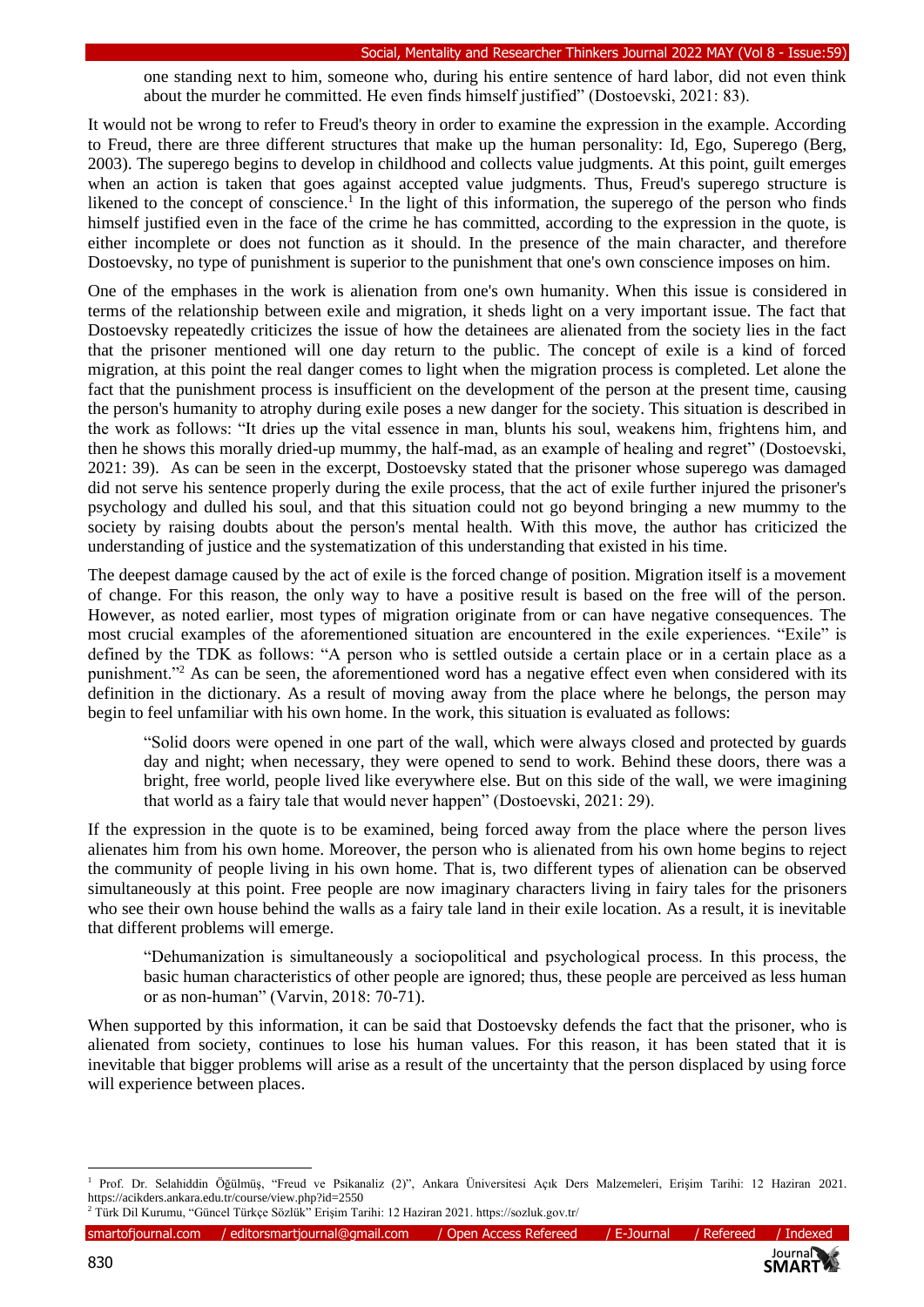In essence, the criticism in the work is not only shaped by the theme of exile. From time to time, the author also pinned the people of his period through politics. The sentence given in the excerpt can be used to illustrate this thesis:

"True, our people, perhaps the entire Russian people, are ready to forget all the pain in exchange for a single kind word; I say this as a fact, without saying it's good or bad. It is not difficult to manage and gain popularity among these people" (Dostoevski, 2021: 250).

At this point, Dostoevsky has criticized a society of which he is a citizen, with "easy forgiveness". While he frequently criticized the government of the period through the justice system in the work, he did not hesitate to criticize the society, which easily forgives the wrong method.

Dostoevsky's exile experience undoubtedly deeply influenced his critical view. In the article written by Leylâ Hafızoğlu, it was stated that the years 1861-1864 were very important for the author, and the reason for this importance was explained by the fact that his views underwent a radical change. Dostoyevsky, who returned home after his exile experience, began to be seen as the representative of naturalism, while on the other hand, he became a hero to the revolutionary views of an association called Petrashevsky (Hafizoglu, 2003: 128). As a result of this, it can be predicted how critical Dostoyevsky has on politics.

As a result, Dostoyevsky, who wrote his novel "*Notes from the House of the Dead*" on the theme of exile, presented his criticisms to the target audience by examining many themes through prisoner psychology. The experience of the author's forced removal from home, which he acquired in his real life, caused the events described in the work to be blended with reality, while strengthening the language used in the narration, encouraging the reader to think about the subject. Dostoevsky, through the mentioned work, set an example for both his contemporaries and writers living today. At this point, he has successfully examined exile and literary criticism and has produced a literary product that will make a name for himself even after his life.

## **CONCLUSION**

Literature is among the richest branches of art through its sub-titles. One of the main reasons that increase the diversity of this richness arises from the fact that literature has the potential to cover everything and everyone. One of the varieties in question is exile literature. When we look at the history of literature, it can be said that most of the writers who create the classics today have exile experience. Literature has seen the nature of a bridge between the writer and the reader in order to complete a lack of knowledge, which is sometimes enjoyable and sometimes existing. Fyodor Mikhailovich Dostoyevsky, on the other hand, is one of the artists who uses literature to present his criticisms to the reader and encourage them to think and think.

When it comes to Russian literature, one of the first names that comes to mind will undoubtedly be Dostoevsky. Although the author is a well-known name today, the period in which he lived was filled with many difficulties. Of course, at the beginning of these difficulties is the experience of exile. For Dostoevsky, who is struggling to survive between misery and poverty, literature is the truth itself. Even his exile from his home was not enough to prevent Dostoyevsky's pen. On the contrary, Dostoyevsky put this experience in writing, especially in his novel Notes in the House of the Dead, and presented his criticisms on the subject to the reader's presence. It should be noted that Dostoevsky's writing such a criticism does not lie in the need to acquit himself or defend the subject on which he was convicted. By evaluating the negative effects of the subject of exile, the author wanted to explain that a sentence in force puts the prisoner in a more dangerous mood than it is, rather than improving it. Thus, he criticized the act of exile, which constitutes a compulsory type of immigration. Despite all this, the fact that hopes and dreams about the future are frequently mentioned in the work, which has a mostly dramatic and pessimistic effect, depicts the hope that the author maintains. In the light of this information, it can be argued that the work has a semi-autobiographical structure.

Solutions that are put forward to correct a mistake may cause an existing mistake to develop over time and cause bigger mistakes. In the work, this message has been tried to be conveyed by criticizing the penalty of hard work. However, it will not be possible to deal with exile independently of immigration. Although exile is a forceful form of migration, it is the most damaging to human psychology. Dostoyevsky, through his criticisms, tried to eliminate the deficiency in the society by evaluating the relationship between exile and immigration through prisoner psychology. Thus, the work, which is the subject of the study, continues to maintain its importance today and sheds light on the future and the past.

### **REFERENCES**

Aruoba, O. (2020). *İnsan Olmak*. İstanbul: Metis Yayınları